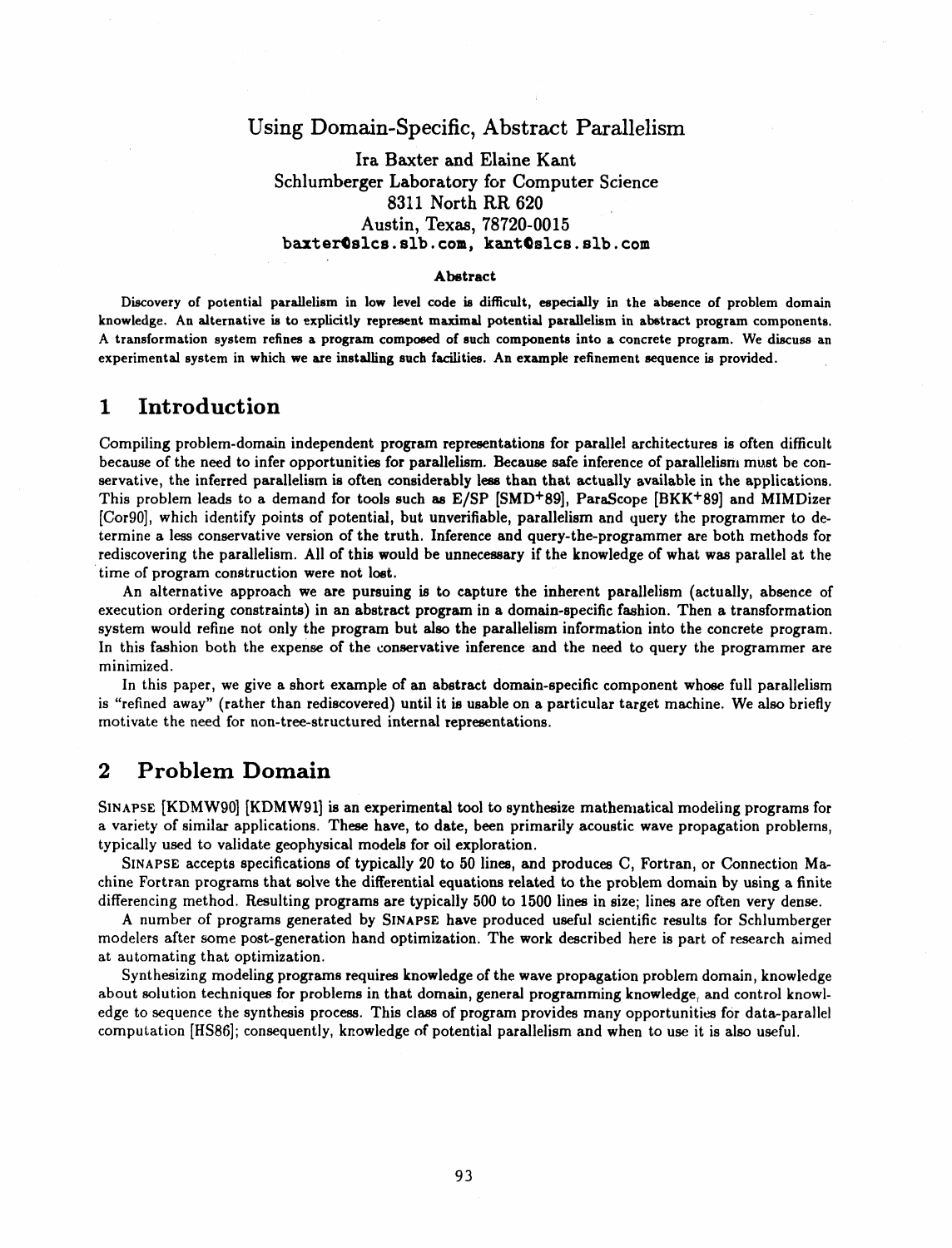### **3** S**ynthe**s**is Pr**o**cess**

User-specified algorithm **sche**m**as are refined by repeatedly replacing schema components with lower-level schemas or** p**aram**e\_.e**r values. These component replacements are taken from knowledge** b**ase**s **selected by, or com**p**uted directly from, the specification. Rather than being the initi**al **a**b**stract program, the specification simply di**r**ec**ts **the choice of schem**a**s and p**ar**ameter v**al**u**es**.**

**Algorithm sche**m**as are st**a**ted in terms of** a **high-level programming language called "**alg**Sinapse,**" **which includes assignments, convention**al **control construc**ts**, arr**a**y a**n**d scal**ar **computati**o**ns, references to** p**arameters, and referenc**es **to other algorithm schemas.**

**Gene**r**ic pro**g**r**am**min**g **knowledge** as **well** as **application domain knowledge is needed to pr**o**duce efficient** programs. Much of the programming knowledge is in the form of algorithm refinements that expand constructs such as parallel enumeration or matrix multiplication into built-in constructs or a combination of loops and scalar operations depending on the target architecture and language. Rather than having a runtime library of special-case methods (e.g., different matrix multiplications for diagonal arrays), SINAPSE derives **the** s**pecial methods directly. This** is a**ccompl**is**h**ed **by substituting rep**r**esent**a**tions, determined by explicitly represent**ed **properties of inter**es**t (e.g., DIAGONAL-A**RR**AY or S**Y**MMETRIC), for references to v**a**lues, and simplifying away unneeded operations and combining simil**ar te**r**m**s. This avoids the n**ee**d to rewrite such** libraries for each new target language. The approach is made feasible by the use of Mathematica [Wol91], a **symbolic manipulation l**angua**ge** as an **implementation platform. There** a**re also** a **number of optimizing transformation**s**.**

One of the problems of refining abstract schemas into real programs are inefficiencies introduced because of necessarily conservative analysis of the original schemas. These come about simply because schemas, while **o**p**ti**m**ized maxi**m**ally on an individu**al **b**as**is, m**a**y** b**e more optimizable when combined.**

One can resolve this problem in a number of ways, of which SINAPSE currently uses two:

- **General purp**o**se optimization techniques, and**
- **S**p**eci**al **case alg**o**rith**m **sche**mas**.**

SINAPSE has an optimizer which moves static computations outside of loops. Abstract computations are often placed inside a loop in an originating schema simply because domain knowledge tells us they are usually loop-index dependent. Only when the expression is actually instantiated can we determine the actual loop dependency. If domain knowledge tells us that some expression is always loop independent, then it can be **enc**o**ded o**u**t**s**ide the loop in the schem**a**.**

The optimizer simply moves blocks of code earlier into the computation as long as this is consistent with the data-flow constraints. This often moves code outside of loops. The moved code is placed in parallel with the earliest statement it can precede. Thus, a free side effect of running the code motioner is the co**nversi**o**n of unnecessary sequencing** co**n**s**tructs in**to **p**a**rallel execution constructs. A spe**c**ial mechanism** detects when expressions dependent only on loop indices can be moved outside the loop. The values of these expressions will be cached in a array. More specifically, storage for the array is allocated, code to fill the array is generated outside the loop, and the cached values from the array are referenced inside the loop. We p**lan to add** a **com**mo**n-**s**u**b**ex**p**ression eli**mina**tor.**

Considerable payoff also occurs when the problem or target domain dictates certain properties of the code; one can then optimize a schema in advance of supplying it to SINAPSE, thereby avoiding the expense of dynamic optimization at program synthesis time. A price is paid for this: manual encoding of such optimized schemas at synthesizer-construction time, and conditioning the instantiation of the special case schemas on **the d**o**main p**r**o**p**erty.**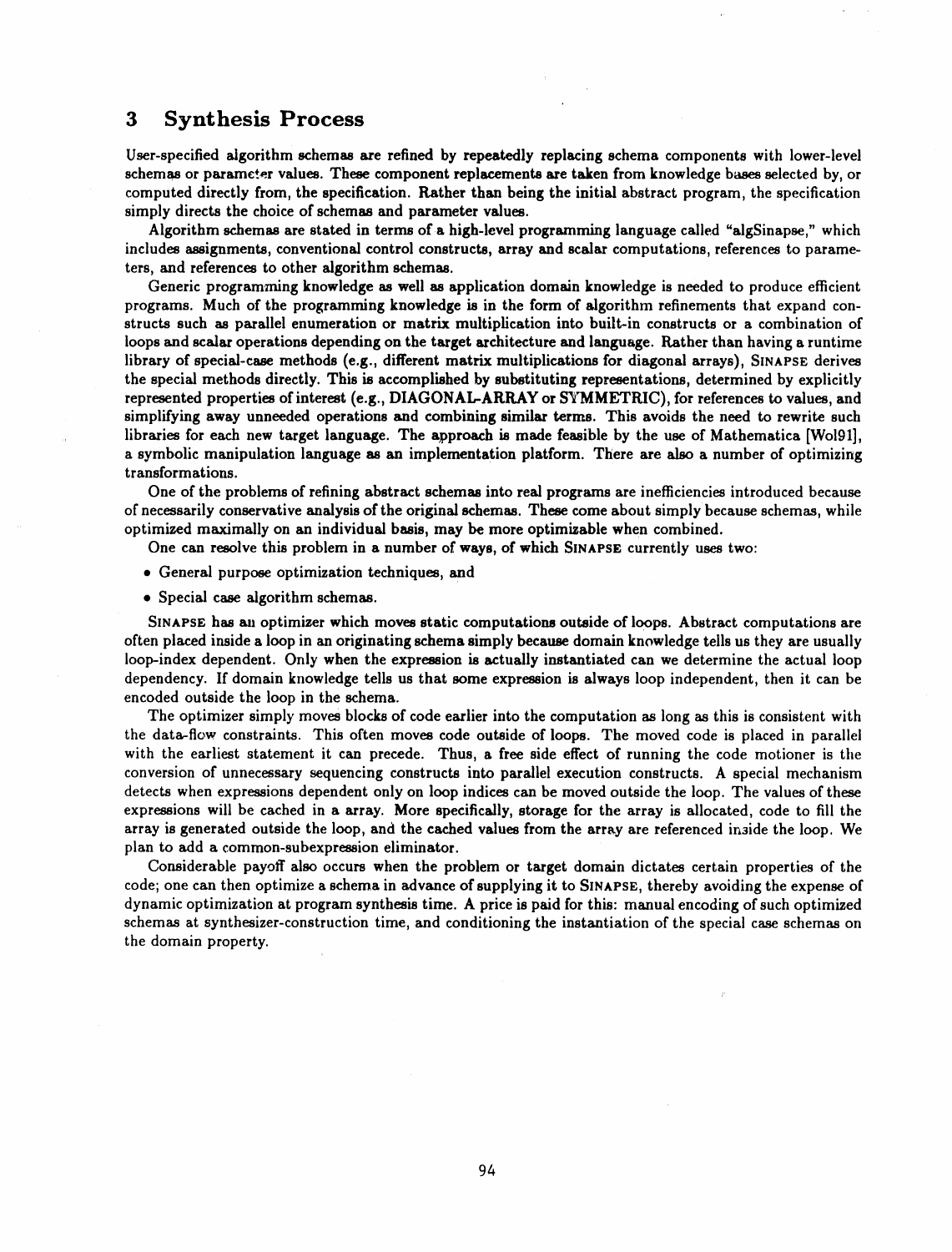# **4 A Weak Representation for** P**arallelis**m

SINAPSE currently represents abstract programs as tree schemas containing various control constructs representing explicit classes of parallelism:

- $\text{seq}[s_1, s_2, \ldots, s_n]$ Sequencing of state-changing constructs  $s_i$
- *doSeq*[*s*,*j*, *ib*, *ub*] Iteration of statement *s* requiring sequential execution with index *j* in range  $lb \dots ub$
- $par[s_1, s_2, \ldots, s_n]$ Arbitrary execution ordering of state-changing constructs *s*i
- $doPar[s, [j_1, lb_1, ub_1], [j_2, lb_2, ub_2], ..., [j_n, lb_n, ub_n]]$ Parallel execution of (possibly compound) statement *s* instantiated with simultaneous assignment of loop indices *ji*

doPar provides much of the opportunity to generate data-parallel programs for the Connection Machine 2 (CM2), written in CM Fortran 90. As an example, the following construct:

$$
doPar[A[j] = B[j] * k - C[j], [j, 1, size(A)]]
$$

is converted into the Fortran 90 array statement:

$$
A[1:size(A)] = B[1:size(A)] * k - C[1:size(A)]
$$

When the rank of a target array does not match the rank of a source, then the Fortran 90 intrinsic function:

$$
\tt SPREAD(\it value, axisNumber)
$$

is generated to expand the sou**r**ce array along necessary axes.

SI**NA**r'SE algorithm schemas al**s**o allow the expressi**o**n of computation**s** on entire *a*rray**s**, which pass through virtually unchanged to CM **F**ortran. SI**NA**PS**E** replaces entire-array operations with *doPa*r equivalents when the target is sequential Fortran 77. lt is then trivial to **g**enerate correspondin**g** sequential code for any *pa*r and *doPar* constructs.

An explicit concession to data parallelism used in our representation is a variant of  $doPar$ :

makeArray
$$
\left\{ \left( j_1, j_2, \ldots, j_n \right), \left[ j_1, lb_1, ub_1 \right], \left[ j_2, lb_2, ub_2 \right], \ldots, \left[ j_n, lb_n, ub_n \right] \right\}
$$

which constructs a rank *n* array for which each element value is defined by the function *f*, u**s**ually instantiated as an expression over the index variables.

While thi**s** seem**s** to work well for pure data-parallel construct**s** (for SIMD target machine**s s**uch as the CM2)*,* this representation is too weak to represent more general par**a**llelism. Consider four computations A, B, C, and D, with the requirement**s** that A occur before C, and th**a**t B occur before C and D; the present primitives can at best express only overly-constrained version**s** of the requirements, thus losing the ability to explicitly represent the potential paralleli**s**m. The partial order in which finite-difference equations mu**s**t be evaluated is one such e**x**ample. In general, tree-structured representations cannot capture partial orders (without resorting to some kind of context-sensitivity).

### 5 Proposed Representation

We are considering using a *v*ariant of "Unified Computation Graphs" (UC*G*s) [WBS+91] to represent pr*o*grams. Such graphs are ba\_ed on simple d**a**ta-flow graphs, with the addition of shared data, control-flow arcs (similar *o* program dependence graphs [FOW87]) and "exclusion constraints" between nodes. Exclusion const**r**aints I revent two or more parallel activities from simultaneous execution, and are usually associated with access  $\cdots$  overlapping parts of a shared data structure.

In Figure 1, we show computations as bubbles, data- and control-flow as **s**olid arrows, and exclusion dependencies as a dashed arc with no arrows. Primitive computations in bubbles are represented as trees.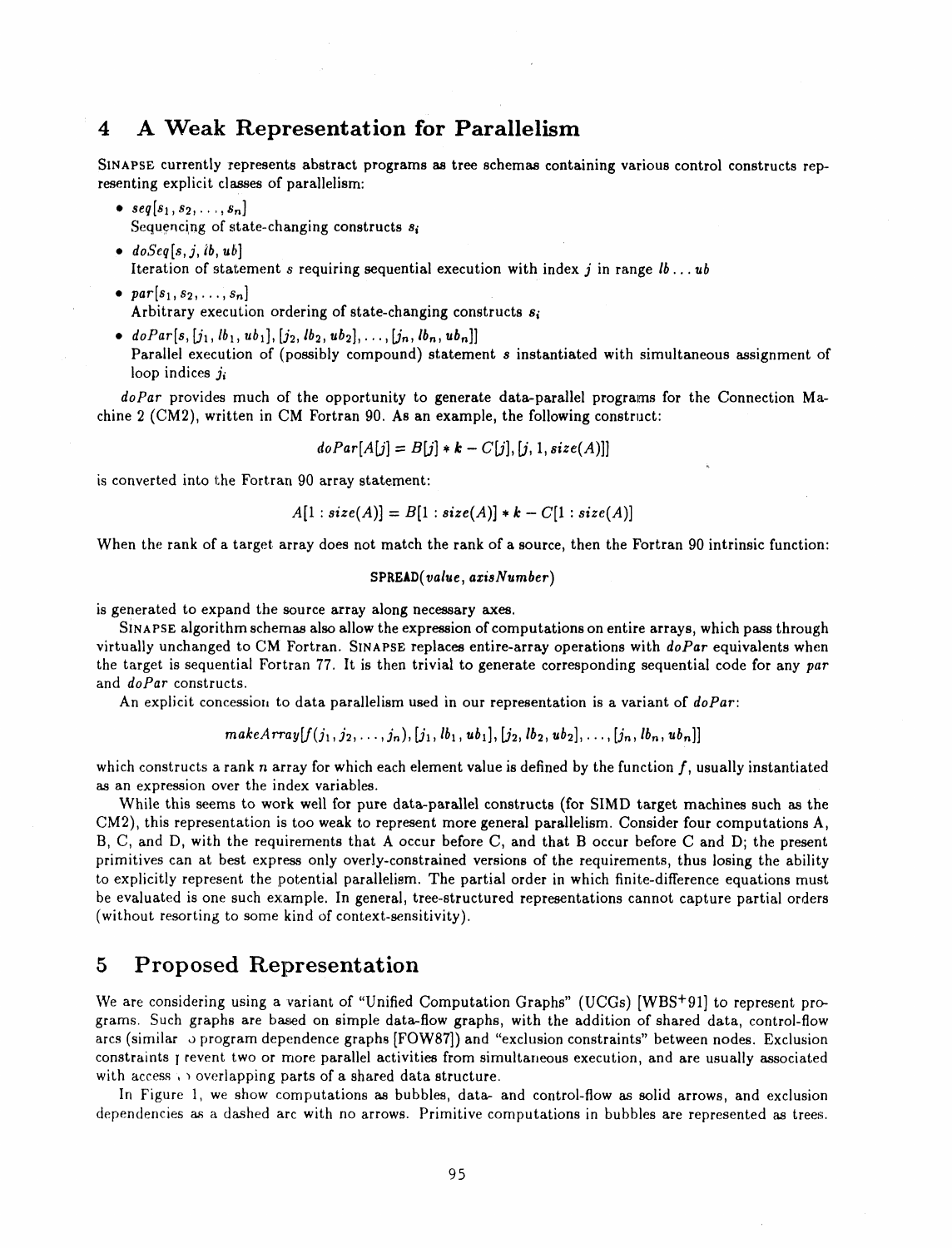UCGs assume **g**lobal s**h**ared data amon**g c**omput**a**t**i**ons, **wh**ile **p**u**r**e d**a**t\_-flo**w** assumes no s**h**a**r**ed data. **W**e have **a**dded a representation for data shared amon**g** particular node**s**, and show the storage shared by two computations with an enclosing da**s**hed arc. Computations not sharin**g** data with others are not necessarily funct**i**onal; each may still have internal **s**tate. Parallel-prefix operation**s** may be represented either by reduction operators over data aggregates, such as the Fortran 90 **S**UNoperation, or explicitly via *n*-ary trees on explicitly represented operands. We currently do not represent pipeline parallelism or multiple simultaneous activations of each operator [AG82].

We mix notations by writing (sub)UCGs isomorphic to purely parallel (respectively sequential) constructs as their textu**a**l p*a*r (respectively *seq*) equivalent.

### 5.1 Refinements on UC**G**s

A refinement is a type of transformation that introduce**s** detail (i.e., removes possible models). Several generic refinements of **s**tandard UCG**s** are po**s**sible:

*R***c***,,***,***n*\_, Refine a computation into a sub-UCG (Figure 2).

*R1*\_*o*w Refine a data-flow carrying a complex dat**a s**tructure into multiple data-flows carrying parts of that structure (composing this with the previous action produces data-parallel computations when data**-**flow components are homogeneous).

*R*ab*,t,*-act Group parallelizable computations into a sin**g**le computation.

 $R_{merge}$  Merge a set of parallel computations into a single computation.

*R*<sub>serialize</sub> Sequentialize a pair of parallel activities by adding control-flow arc.

*R*, equence Refine an exclusion constraint arc into a control-flow arc going in either direction.

New refinements possible because of the enriched representation:

*R*\_t*o***,**-e Refine data**-**flow between nodes into control-flow plus shared storage.

 $R_{coalesce}$  Coalesce several shared storage regions into one.

### 6 Example

In this section, we sketch the refinement of a domain-specific component into good CM2 code, given our proposed representation.

We present an equivalent Fortran 77 code fragment first, abstracted from a real modeling program, to ensure that the reader initially sees what a conventional compiler sees. A convention**a**l compi**l**er must determine which of these steps can be executed in parallel, knowing nothing of the intent.

```
DO I00, ix=K+I,K+N
         DO I00, iy=K+l,K+_
100 padarray(ix,iy)=mu(ix-K, iy-K)<...lots of unrelated code...>
      DO 128 iy=1,N
         DO 128 ix=l,K
128 \mu padarray(ix,iy) = padarray(K+1,iy)
      DO 129 iy=l_N
         DO 128 ix=N-K+I,N
129 padarray(i \times j, i \times j) = padarray(N-K, i \times j)
      DO 132 ix=l,N
         DO 130 iy=1,K
130 padarray(ix, iy) =padarray(ix, K+1)DO 131 iy=N-K+I,N
131 padarray(ix, iy) = padarray(ix, N-K)
```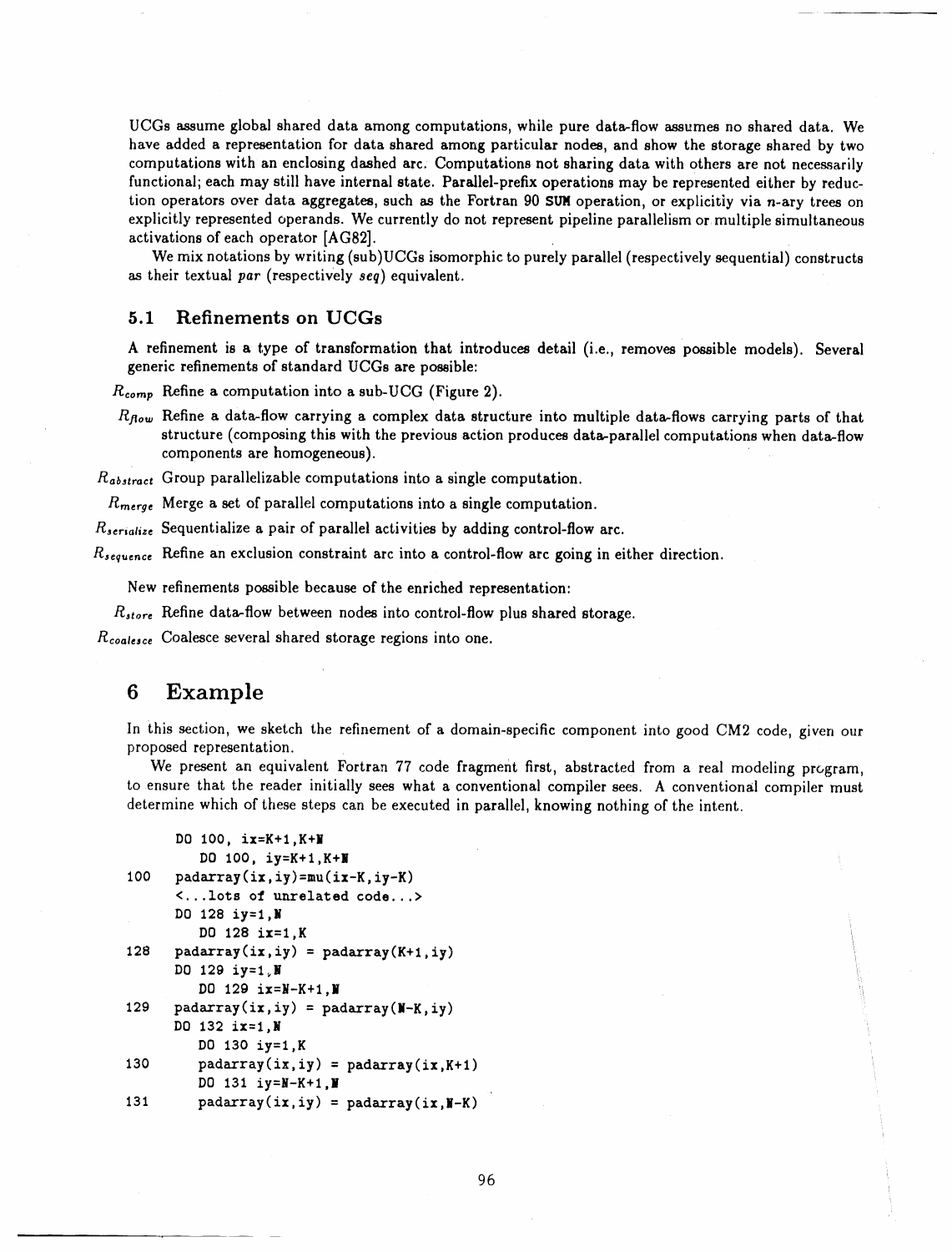

Figure 1: Representation of Parallelism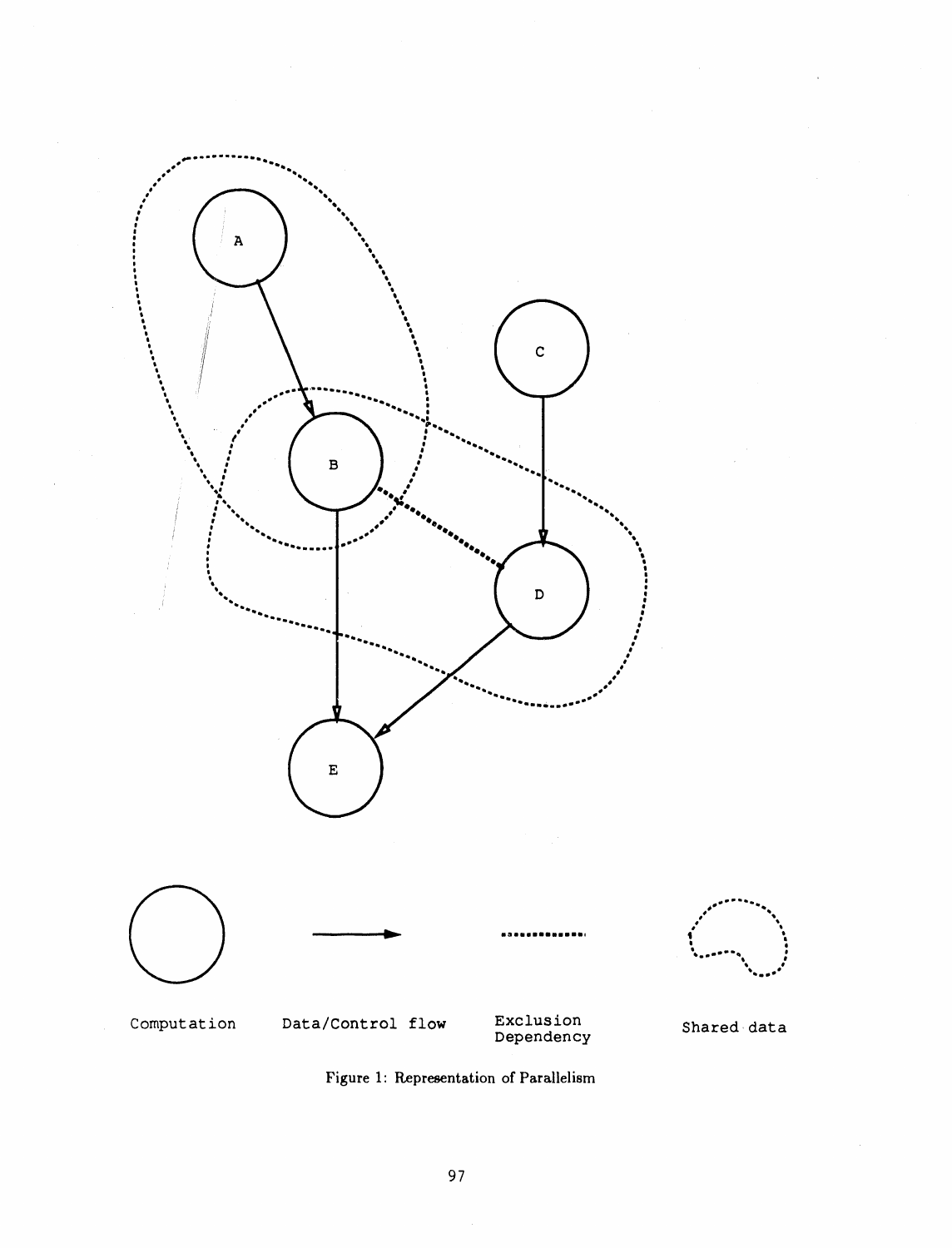#### **132 <b>CONTINUE**

This code actually pads an  $N \times N$  array (xu), producing an  $(N+2*K) \times (N+2*K)$  array (padarray) with a  $K$ -wide "taper" region along all edges. This is a common operation in modeling codes on variables representing properties of space when taper boundary conditions are used [IO81]. The intent is to fill the taper boundary areas with copies of the nearest edge of the original array; a conceptual view of this operation is provided in Figure 3. The resulting array has nine regions. The taper edges are filled with copies of the corresponding edge of the original array; symmetry leads one to the conclusion that the corner regions of the padded array must be filled with values from the closest corner of the array. Each region is defined as the set of elements selected by the cross-product of a particular range of indices; the upper, left hand corner has **range**  $[i, 1, K], [j, 1, K],$  etc.

We give an abstract program schema defining the domain-specific notion Pad(array), using case analysis **to d**e**t**e**rmine in** wh**ic**h **r**e**gion an elem**e**nt r**es**id**es**:**

```
Pad [originalarray ,g] isSchema
_N :=AxisSize (originalarray) ;
makeArray [
 case [
    l<=i<=K and I<=j<=K: originalarray[l,1]; (* upper left corner *)
    l<=i<=K and K+I<=j<=K+|: originalarray[l,j-K+l]; (* North side *)
     1<=i<=K and K+|+I<=j<=|+2*K: originalarray[l,|]; (* upper right corner .)
   K+I<=i<=K+| and I<=j<=K: originalarray[i-K+l,1]; (* West side *)
   K+N+I<=i<=|+2*K and I<=j<=K: originalarray[l,1]; (* lower left corner *)
   K+N+I<=i<=|+2*K and K<=j<=K+|: originalarray[|,j-K+l]; (. South side *)
   K+N+I<=i<| and K+J+I<=j<=|+2*K: originalarray[|,N] ; (* lo.or right *)
   K+I<=i<=K+| and K+|+I<=j<=J+2*K: originalarray[i-K+l,J]; (* East side .)
   K+I<=i<=K+| and K+I<=j<=K+|: originalarray[i-K+l,j-K+1]; (* niddle *)
     ], (* case *)
          Ii,I,I+2*K], tj,I,|+2*K] ]
```
Th**is s**chema **prov**ides f**o**r m**ax**im**u**m (da**t**a) pa**r**allel**i**sm**; ever**y el**e**men**t** can **b**e **co**mp**u**ted independen**t**ly**,** and thus the entire computation takes only  $O(1)$  time on an appropriate architecture. It could be used by SINAPSE whenever padding is required; no rediscovery of parallelism is required.

However, the computation would still be unnecessarily inefficient on a SIMD machine such as the CM2, for which a data parallel operation requires all processing elements (PEs) to perform the same instruction and then synchronize. Each PE must synchronously execute the entire case statement body. Assuming one machine instruction for each operand and operator, each case requires about 15 instructions, so the nine c**as**es **r**e**quir**e ab**out** 1**3,5 ins**tr**uction ti**mes.

We can lower this cost by eliminating runtime evaluation of the case bounds. The cases conveniently define SIMD-compatible partitions of the instruction streams. SINAPSE assumes that a case construct precisely covers its cases, with no overlap; thus all case clauses may be executed in parallel:

```
seq[ N:=AxisSize(originalarray) ;
      allocate(padarray,N+2.k,|+2*k); (. creates storage for padarray *)
      pax[
        doPar [padaxray Ii,j] :=originalarray Ii-K+ I,j-K+ I],
                               [i,K+I,K+N],[j,K+I,K+_J]; (* middle *)
        doPax [padarra7 Ii,j] :=originalarray [i-K+l, I],
                               [i,K+I,K+N],[j,I,KJ]; (. West side *)
        doPax [padarray tj,j] :=originalaxray [i-K+l, NJ,
                               [i,K+I,K+N],[j,K+N+I,J+2,K]J; (* East side *)
        doPax [padarray tj,j] :=originalarray [I,I],
                               [i, 1, K], [j, 1, K]; (* upper left corner *)
        dopa/[padarray tj,j] :=originalaxray [I,j-K+I],
                              [i,I,KJ,[j,K+I,K+NJ]; (* North side *)
```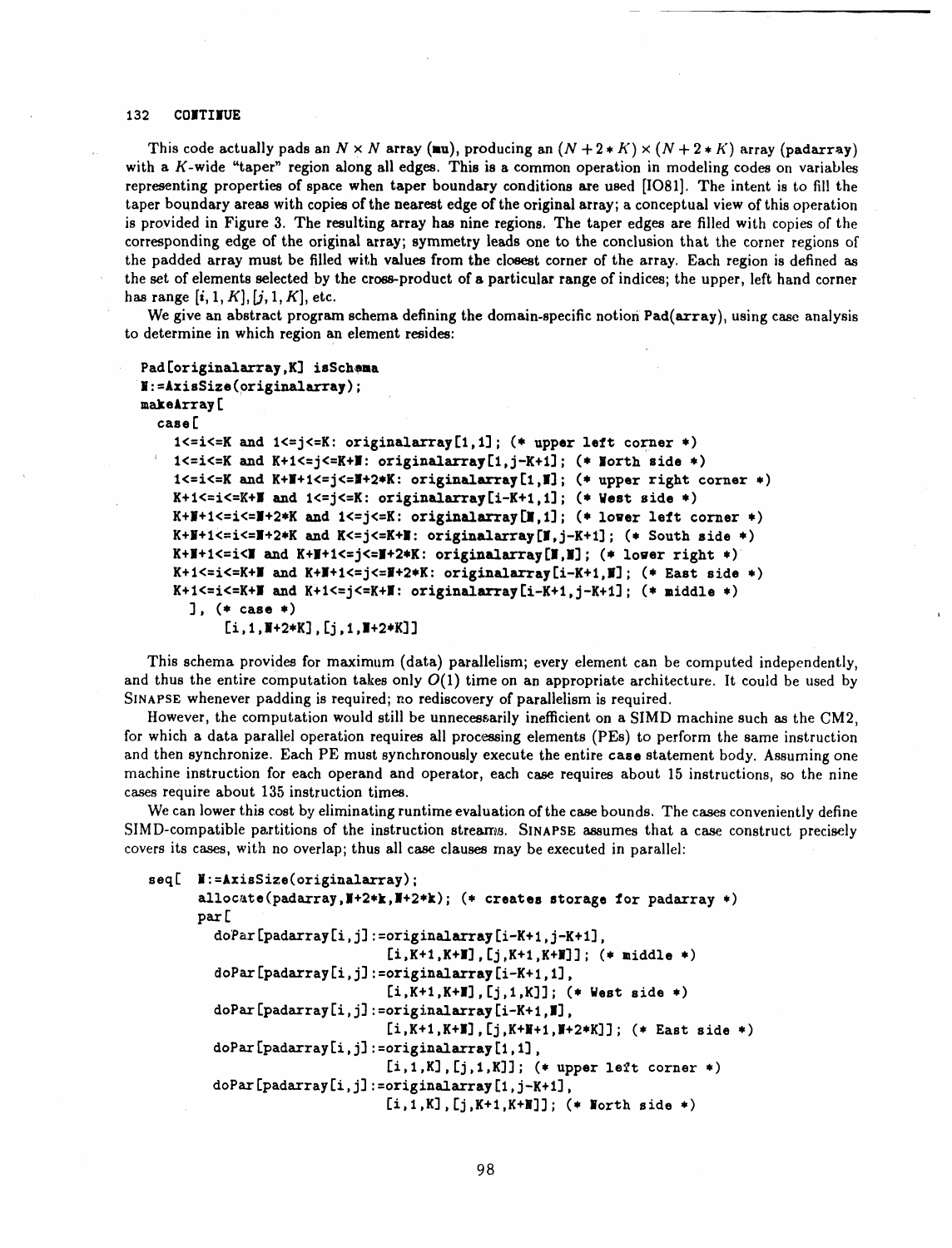```
doPar[padarray[i,j]:=originalarray[1,N],
                        [i, 1, K], [j, K+I+1, I+2*K]]; (* upper right corner *)
  doPar[padarray[i,j]:=originalarray[N,1],
                        [i, K+H+1, H+2*K], [j, 1, K]]; (* lower left corner *)
  doPar[padarray[i,j]:=originalarray[N,j-K+1],
                        [i,K+1,N+2*K], [j,K,K+1]]; (* South side *)
  doPar[padarray[i,j]:=originalarray[N,M],
                        [i, K+N+1, and K+N+1, N+2*K]]; (*) lower right *)
   ]; (* par *)
padarray] (* seq *)
```
Each of these cases now maps directly onto a Fortran 90 array primitive, and each would execute in just a few instructions on a CM2. However, the CM2 has only one set of data-parallel processors, so each "parallel" case competes for the data-parallel processor resource. Static resolution of this resource contention requires serializing access to the set of data-parallel processors, and consequently 9 units of time are actually taken. This can be reduced to 5 (as in the original hand-coded fragment) by combining steps. Consider Figure 4: in stage 1, after copying the original array (1 unit), we expand the copied array along the X-axis (1 unit in both directions); in stage 2, we expand the expanded *t*ray along the Y-axis (1 unit in both directions).

To make progress towards this reduction in effort, we apply the following refinements:

- Group ( $R_{abstract}$ ) some parallel activities, with the intention of merging them ( $R_{merge}$ ), and
- Order  $(R_{serialize})$  some parallel activities, to eventually ensure that certain properties are present when needed.

The result is shown in Figure 5.

The activities so grouped can be combined into a single data-parallel primitive. This is because after copying to the center, and filling east and west edges, we have entire edge rows ready to replicate vertically, as shown in Stage 2 of Figure 4. Consequently we can rewrite the three steps:

```
par[
    doPar[padarray[i,j]:=originalarray[1,1],
                           [i, 1, K], [j, 1, K]; (* upper left corner *)
    doPar[padarray[i,j]:=originalarray[1,j-K+1],
                           [i, 1, K], [j, K+1, K+1], (* North side *)
    doPar[padarray[i,j]:=originalarray[1,II],
                           [i, 1, K], [j, K+I+1, I+2*K]]; (* upper right corner *)
   ] (* par *)
```
as the single step:

```
doPar[padarray[i,j]:=padarray[K,j],
                       [i, 1, K], [j, 1, H+2*K]]; (* upper edge *)
```
We similarly optimize the code for filling the lower edge.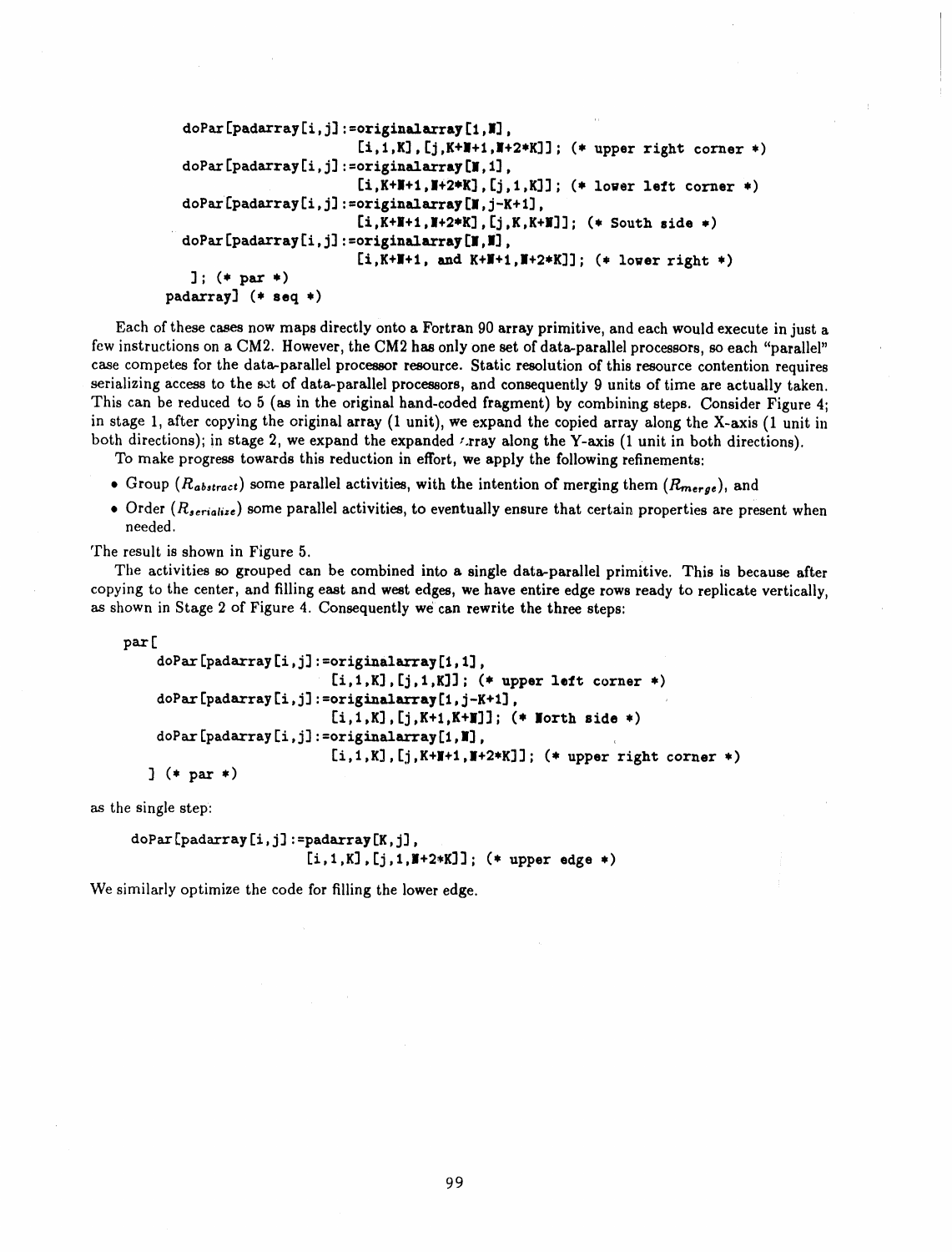On the CM2, copying from one array to another is cheap only if the copied array has the same size and alignment in memory as the target. When the source is smaller than the destination, changing the alignment, the communication costs are high (roughly 100 times slower than the aligned case!). We can do little about the cost of copying originalarray. However, we need not suffer as great a cost when filling the east and west edges; we can take advantage of the fact that an aligned copy of the east edge of the original array is present in the target array, and copy that instead. This optimization requires that we add additional computation-ordering constraints  $(R_{\text{serial}})$  to ensure that copy-original-to-center occurs before filling the e**ast or** we**st** e**d**ge**s.** H**aving accomplis**h**ed t**h**at,** w**e** ca**n re**w**rite:**

```
doPar [padarrayIi,j] :=originalarrayIi-K+I,I],
                      [i,K+I,K+N],[j,I,K]]; (* West side *)
```
a**s:**

```
doPa/[padarray Ii,j]:=padarray[i,K+I],
                      '[i,K+I,K+N].[j,I,K]]; (* West side *)
```
Again, we **c**an do the same **f**or the east side**,** p**r**odu**c**ing a **c**omputat**i**on in the form shown by Figure 6. A final equivalence simplifies a set of parallel computations, each of which is connected to ali of their

descendants, into a **s**imple sequence:

```
eeq[ N:=lxieSize(originalarray);
      allocate(padarray,N+2*k,N+2*k); _* creates storage for padarray *)
      doPar[padarray[i,j]:=originalarray[i-K+1,j-K+I],
                            [i.K+i.K+_],[j.K+I,K+N]]; (* middle *)
      par[doPar[padarray[i,j] :--padarray[i,K+I],
                                [i,K+I,K+|],[j,I,K]]; (* West side *)
          doPar[padarray[i,j], :=padarray[i,K+N],
                                [i,K+I,K+N],[j,K+N+I,N+2*K]];(* East side *)
         ];
      par [doPar [pads/ray [i, j] :--padarray [K+I, j],
                        , [i.I,K],[j_I,N+2*K]]; (* upper edge *)
          doPar[padarray[i,j] :=padarray[K+N,j],
                         [i,K+II+I,7+2*K], [j,l,7+2*K'I] ; (* lower edge *)
         ];
      padaxray] (* seq *)
```
At the present time, SINAPSE represents the Pad component in essentially this form, rather than refining it from a more abstract description.

At final code-generation time, we generate code in any order consistent with the partial order over the computations and produce the following CM2 Fortran 90 code:

```
C c _py original array
      padarray(K+I:K+N,K+I:K+7)=mu(1:7,1:7)
C _ ill Westiedge
      adarray(K+ 1:I+7,1:K)=SPREAD(padarray(K+l:K+N,K+I) 2)
C Fill East edge
      padarray(K+1:K+N,K+7+I,:7+2*K)=SPREAD(padarray(K+1:K+N,K+N,2)
C j, !_illupper boundary
      ]_adarray:':K(l,I:7)=SPREAD(padarray(K+I,I:7),I)
C Fill lower boundary
     padarray(K+N+I :7+2.K,1 :7)=SPREAD(padarray(K+N,1:ll),I)
```
lt is interesting to compare this to the or**i**gin**al** hand-generated code. At no point must we rediscover the parallelism **f**rom a complex, highly optimi**z**ed tar**g**et language code, as done by conventional compilers. The same efficiency has been achieved from an abstract specification that could be used to generate code for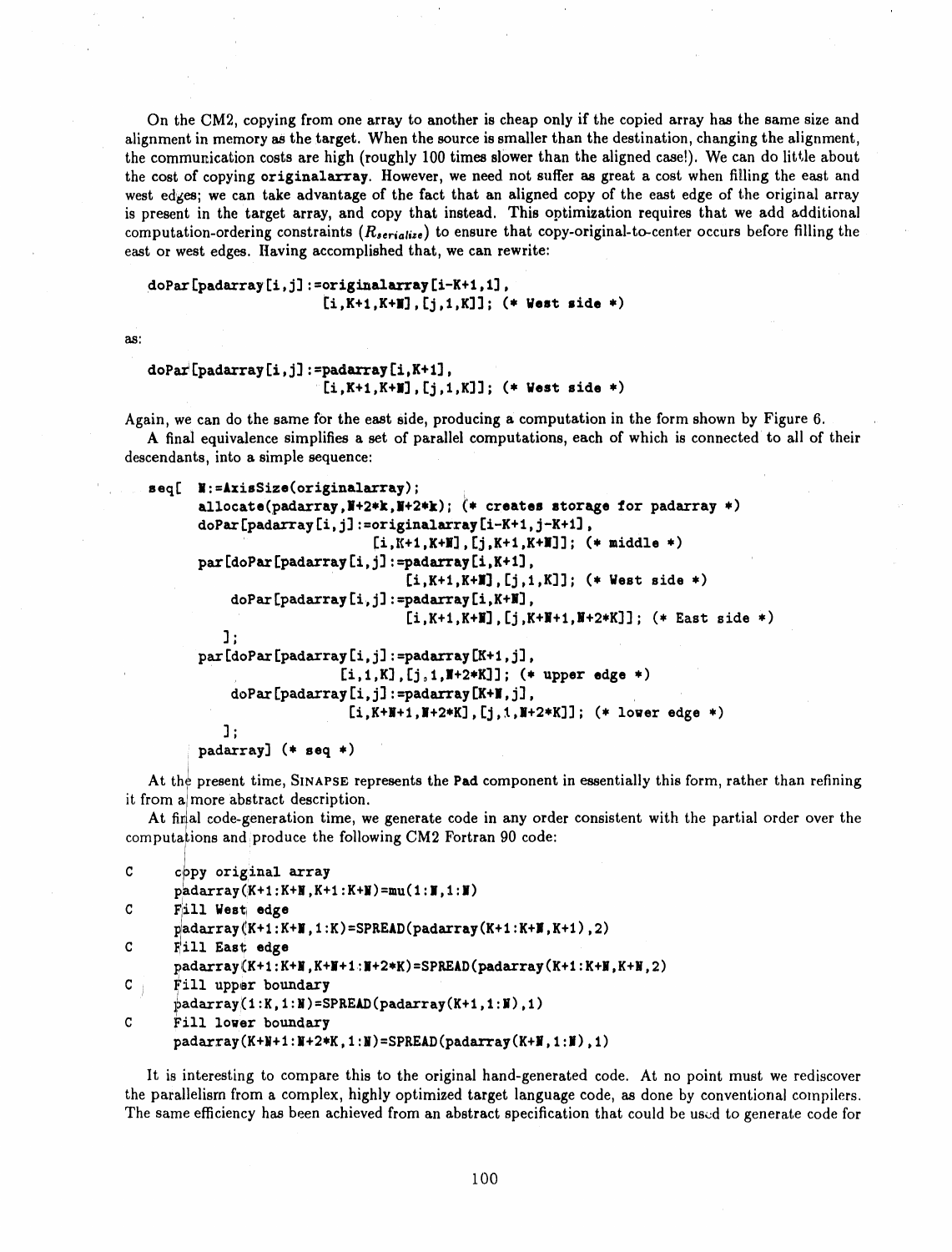mu**l**tiple architectures and langu**a**ges. On **a** MIMD machine wi**t**h lo**w** communic**a**tion costs, **w**e could assign one processor per result-array element, **a**nd speci**a**li**z**e the **c**ase **s**t**a**tement for th**a**t processor **a**t synthesis time, providing effectively unit time execution of the padding oper**a**tion. For **a** high-communic**a**tion cost MIMD m**a**chine, we might refine the origin**a**l component into 9 p**a**r**a**llel ta**s**k**s** with no sh**a**red stor**a**ge, **a**nd **a** fin**a**l assembly step.

Since we avoid the di**s**covery process, we al**s**o avoid the requirement to h**a**rnes**s** the often necess**a**ry problem dom**a**in knowledge to aid thi**s** proce**ss**. Conventional compiler**s** do not h**a**ve this knowledge, and thus the applic**a**tion progr**a**mmer must b**e** somehow brought into the proce**ss**, making compil**a**tion p**a**rtly m**a**nu**a**l.

## 7 Lessons

For the CM2, a good strategy for generating code **s**eems to be**:**

- Represent computations with function**a**l code fragment**s** e*x*pre**ss**ir **g** d**a**ta par**a**llelism over regions (this should allow us to target other parallel architectures as well).
- Convert the function**a**l fr**a**gments to **s**ide-effecting fragment**s** over the same regions.
- Reduce operation count by merging par**a**llel d**a**t**a**-p**a**r**a**llel operations on adj**a**cent regions.
- Reduce communic**a**tions cost by **a**ligning dat**a**.

For d**a**t**a**-p**a**r**a**llel **a**rchitecture**s** with regul**a**r communication topologie**s**, misaligned d**a**ta in oper**a**tions can be very expensive. A model of the communic**a**tion co**s**t**s** would help to focu**s a**ttention of the synthesis system on points needing optimiz**a**tion**.** T**h**e **a**ctua**l** optimi**z**at**i**on can be accomplis**h**ed by c**o**pying to **a**n aligned **a**rr**a**y (cre**a**ting **a** singly-assigned temporary vari**a**ble) and allowing code motion to move the copy step to a point where the copy is only ev**a**lu**a**ted **o**nce.

### 8 C**onc**lu**si**o**ns**

W**e** hav**e** found tree-structured represent**a**tion**s** of par**a**llelism to be overly constr**a**ining, **a**nd **a**re moving tow**a**rds r**e**pr**e**sent**a**tions including p**a**rtial order**s**. Such repre**s**entations will **a**llow us to both directly encode dom**a**in-sp**e**cific components with maxim**a**l paralleli**s**m, **a**nd hence en**a**ble us to perform optimi**za**tion and resource assignment based on the potenti**a**l p**a**ralleli**s**m.

SIN**A**PSE i**s a**lso being enhanced in several other a**r**ea**s**. More detailed knowledge **a**bout problem dom**a**ins such as 3D ultrasonic wave prop**a**gation i**s** being **a**dded. Solution techniques **s**uch as finite-element methods as **a**ltern**a**tives to finite differen**-**ing **a**re contempl**a**ted. We **a**re currently adding progr**a**mming knowledge **a**b**o**ut multiple t**a**rget langu**a**ges. We hope to eventu**a**lly generate production qu**a**lity modeling progr**a**ms for par**a**llel machines.

### References

- lAG82] Arvind and Kim P. Goestelow. The U-Interpreter. *Co*m*puter*, p**a**ge**s** 42-*4*9, Febru**a**ry 1982.
- [BKK+89] V**a**santh B**a**lasund**a**ram, Ken Kennedy, Ulrich Kremer, K**a**thryn McKinley**, a**nd **J**asp**a**l Subhlok. Th**e** P**a**r**a**Scop**e** Edit**o**r: An Interactiv**e** P**a**r**a**llel Progr**a**mming Tool. In *P*r*oceedings of* S*u*p*erco*m*puling '8*9, page**s** 540-550. ACM Press, November 1989. **A**CM Order Number 415892.
- [Corg0**]** P**a**cific-Si**e**rra Rese**a**rch Corporatio**n**. *The MIMDiz*er *Use*r*'s Guide*. Pacific-Sierr**a** Research Corporation, 12340 S**a**nta Monica Blvd, Los **A**ngeles, C**A** 90**0**25, 1990.
- [FOW87] Je\_.nne F**e**rrante, K**a**rl **J**. Ottenstein, and **J**oe D. W**a**rren. The Progr**a**m Dependence *G*raph and Its Use in Optimization. *A CM Tran*s*ac*t*ions on P*r*og*r*amming Languages and Systems*, 9(3):319-349, **J**uly 1987.
- [tlS86] W, Daniel Hillis and Guy L. Steele. Dat**a** Par**a**llel Algorithms. *Co*mmu*nica*t*ions of the ACM*, 29(12):1170**-**1184, December 1986.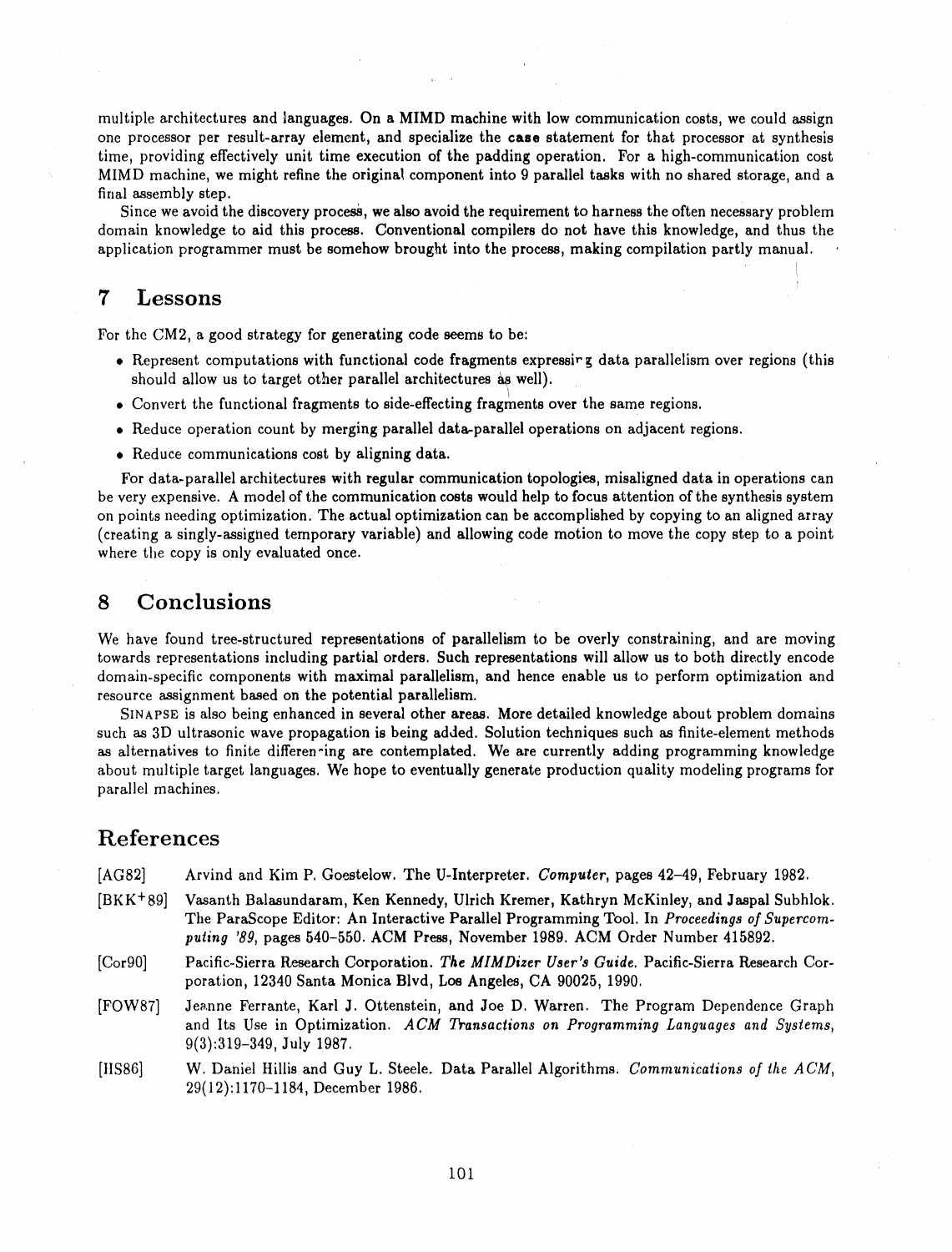- [IO81] Moshe Israeli and Steven Orszag. Approximation of Radiation Boundary Conditions. Journal *of Computational Physics***, 41:**1**1**5-**-**1**35,** 1**981.**
- [KDMW90] Elaine Kant, François Daube, William MacGregor, and Joseph Wald. Automated Synthesis of Finite Difference Programs. In Symbolic Computations and Their Impact on Mechanics, PVP-Volume 205. The American Society of Mechanical Engineers 1990, New York, NY, 1990. ISBN **0-**7**91800598-0**.
- [KDMW91] Elaine Kant, François Daube, William MacGregor, and Joseph Wald. Scientific Programming by Automated Synthesis. In M. Lowry and R. McCartney, editors, Automating Software Design. AAAI Pre**ss**, 1991. To **a**ppe**a**r.
- [SMD+89] K. Sridh**a**r**a**n, M. MeShe**a**, C. De**n**to**n**, **B**.Eventoff, **J**. C. Browne, P. Ne**w**ton, M. Ellis, G. Grossb**a**rd, T. Wise, a**n**d D. Clemmer. An Environment for Parallel **S**tructuring of Fortr**a**n Progr**a**ms. In E.C. Plachy and P.M. Kogge, editors, Proceedings of 1989 International Conference on Parallel Processing, pages 98-106, 215 Wagner Building, University Park, PA 16802, August 1989. **T**h**e Penn St**a**te Press.**
- [WBS<sup>+</sup>91] John Werth, James C. Browne, Steve Sobek, T. J. Lee, Peter Newton, and Ravi Jain. The Interaction of the Formal and the Practical in Parallel Programming Environment Development: CODE. Technical Report TR-91-09, Department of Computer Science, University of Texas at **Aus**t**in, April** 1**9**91**.**

We**s**ley Publi**s**hing **C**ompan**y**, Inc., Reading, Ma**ss**achu**s**ett**s**, 1991. Second Edition.

[Wol91] Stephen Wolfram. Mathematica: A System for Doing Mathematics by Computer. Addision-

i

i

L

102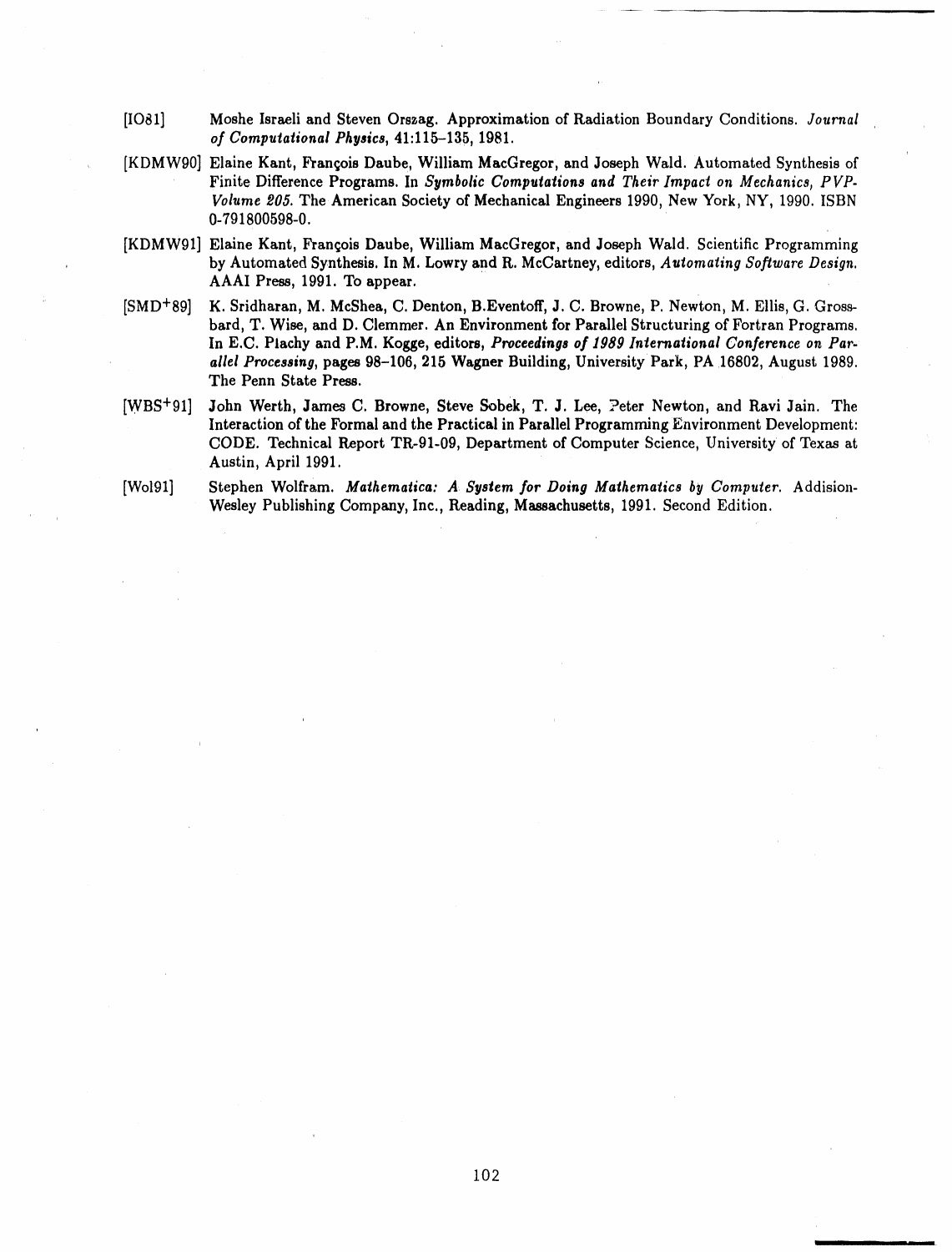

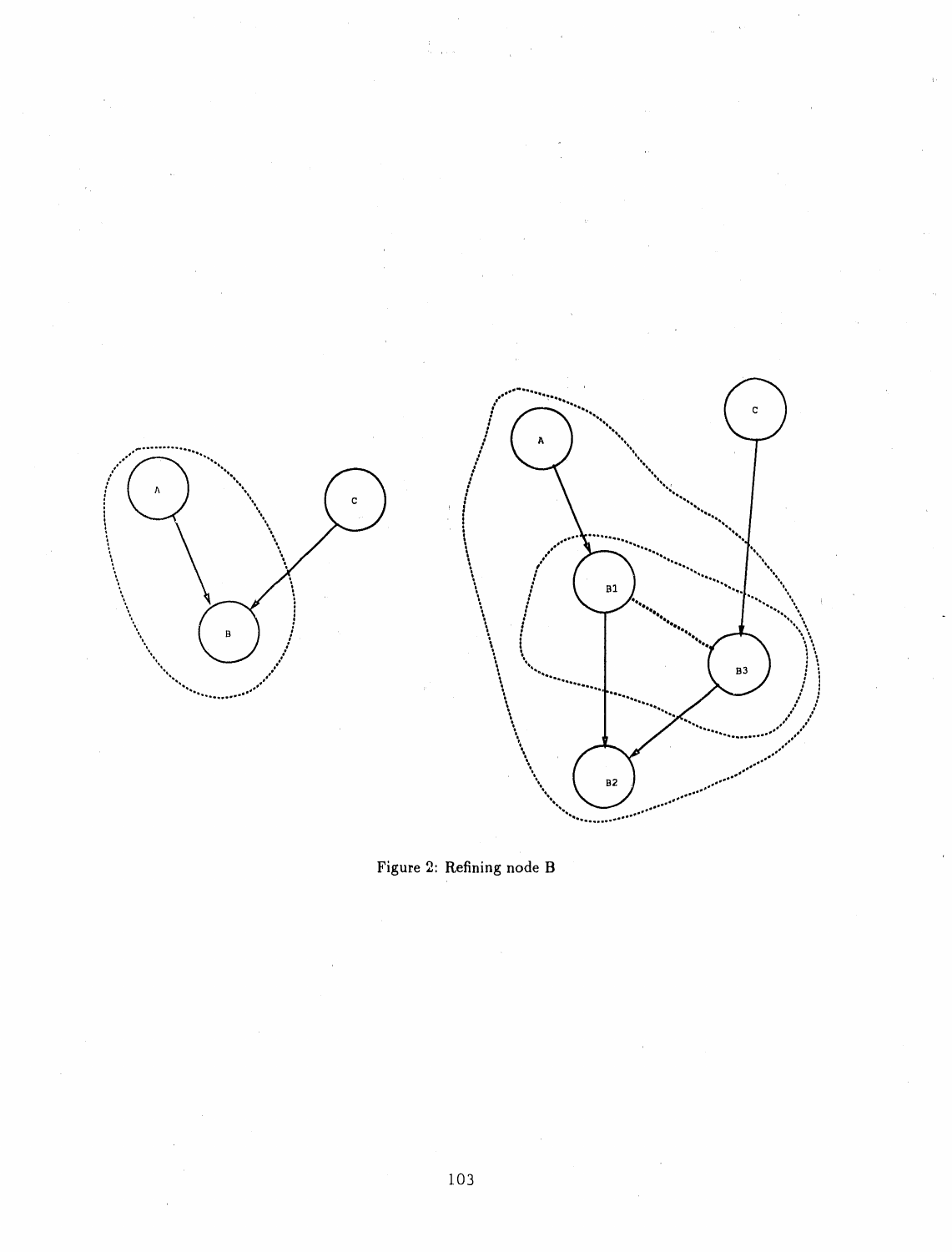

 $\frac{1}{2}$ 

ŵ.

Figure 3: Paddi**n**g an a**rr**ay by filli**n**g **n**e**w** bounda**r**ie**s w**ith copie**s** of edges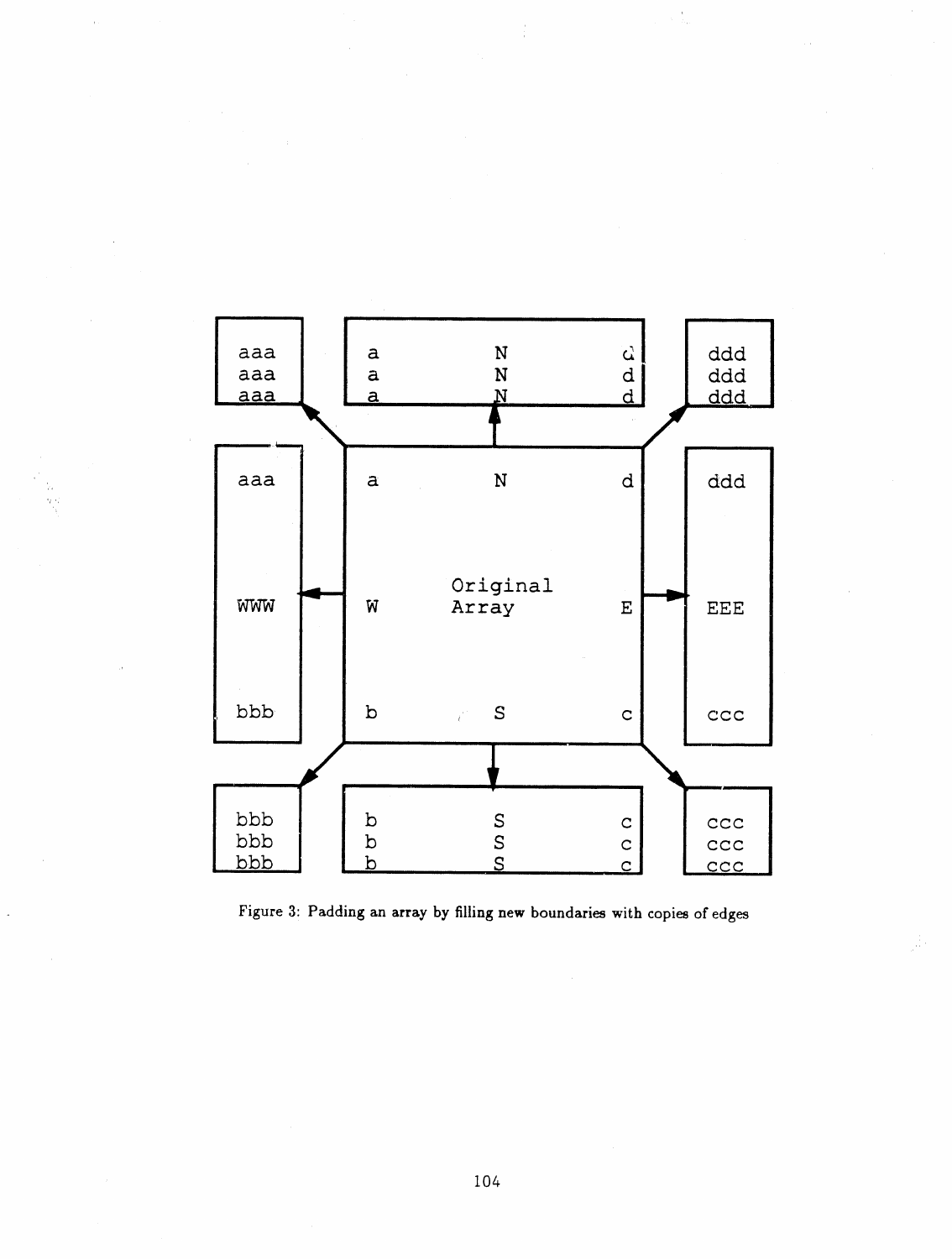







Figure 4: Padding operation optimized for Connection Machine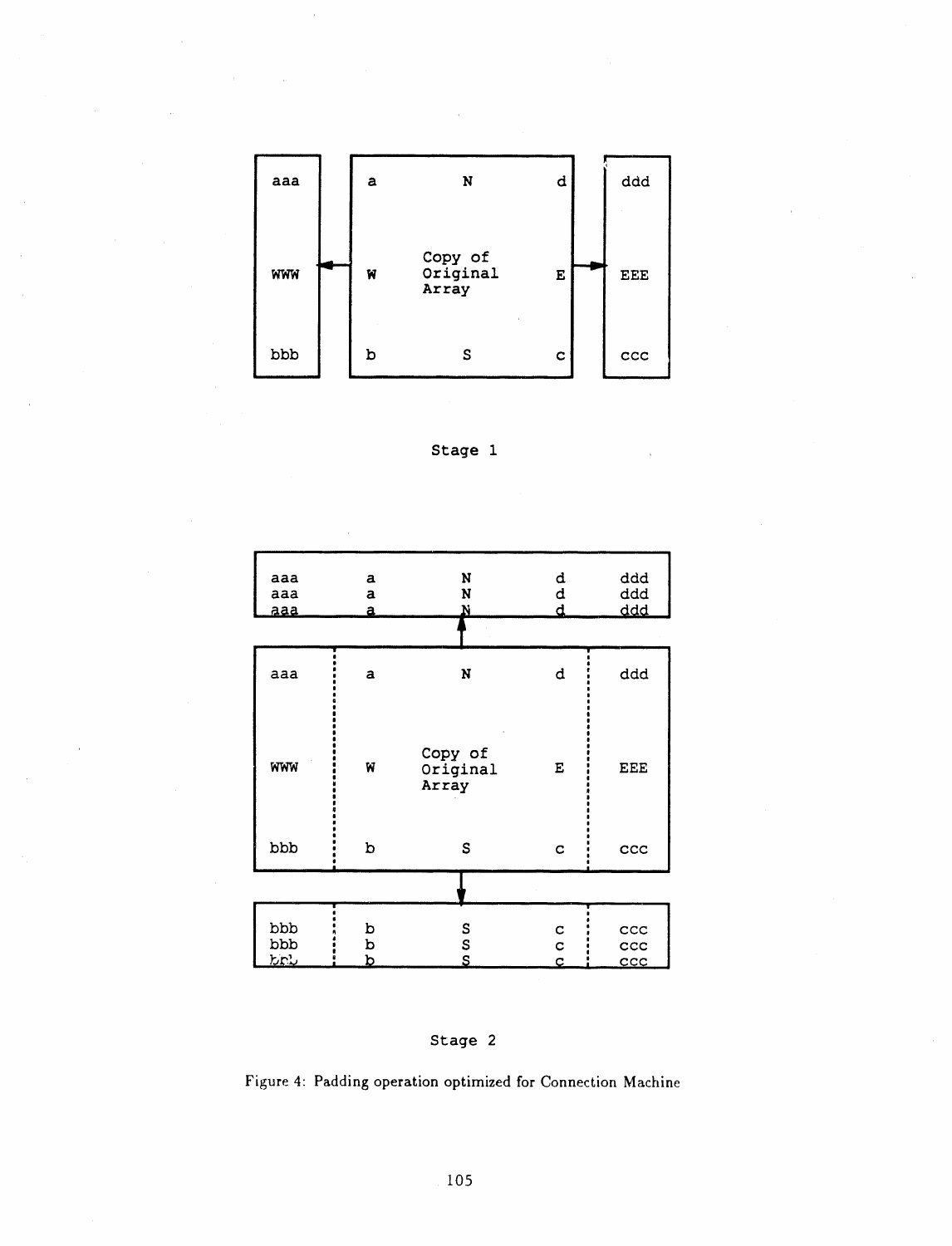

Figure 5: Refining parallel padding